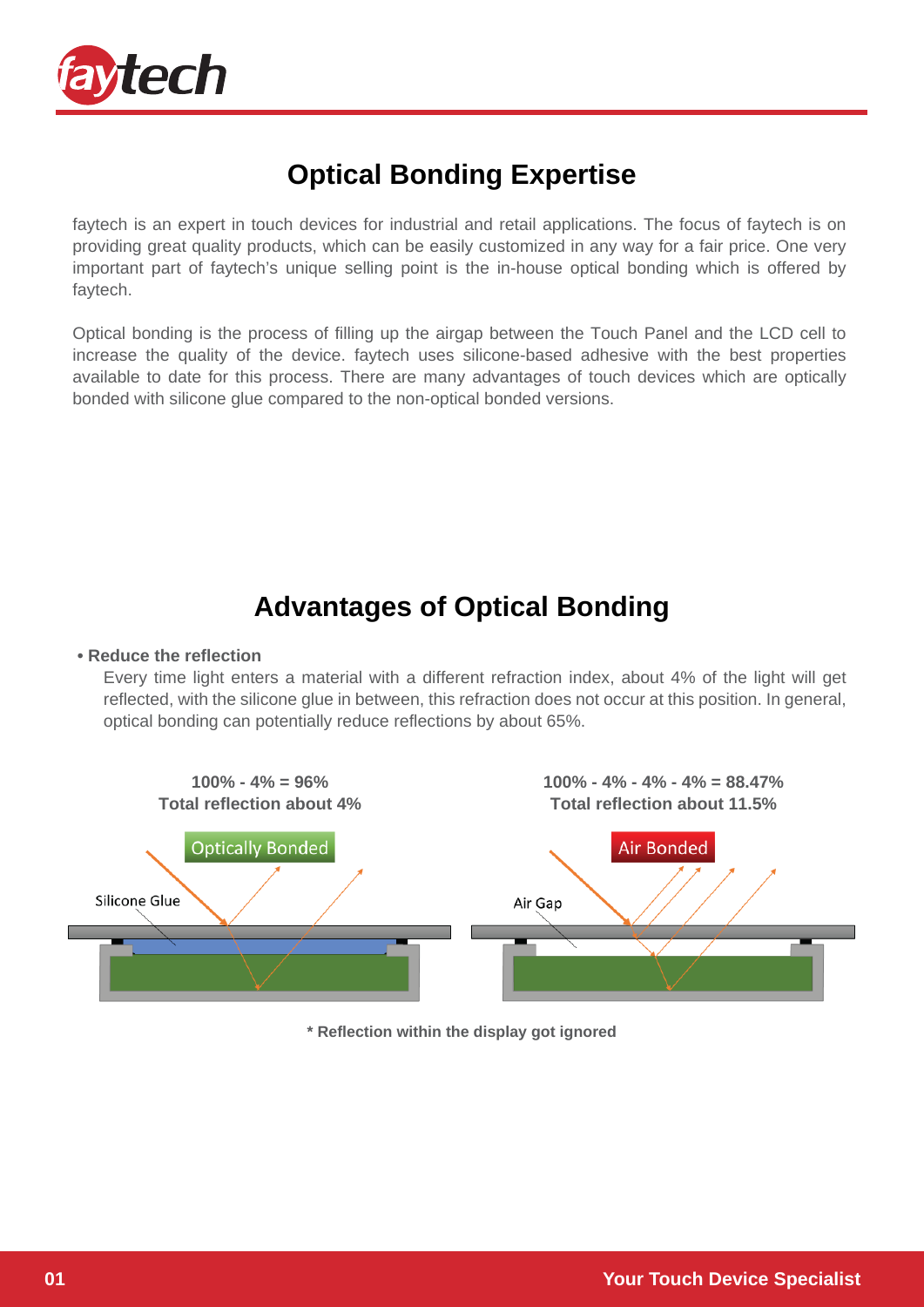#### **• Increase the overall brightness**

Putting a cover glass on top of a display reduces the products brightness due to reflections of the light coming from the backlight as well as the glasses transmission (usually about 98%). With the optically bonded units, this reflection does not occur, thus increasing the brightness of the display by about 10%.



#### **\* Reflection within the display got ignored**

#### **• No fogging or dust within the display**

If a device is not optically bonded, there is always a small air gap between the touch panel and LCD panel Within this gap condensation or humidity could occur due to deviations in temperature or air pressure, especially when the system is sealed and unable to circulate air. The same problem could occur with dust in the system for devices that do not require an airtight sealing. With optical bonding, this would not be possible, because the air gap is filled with the silicone glue.